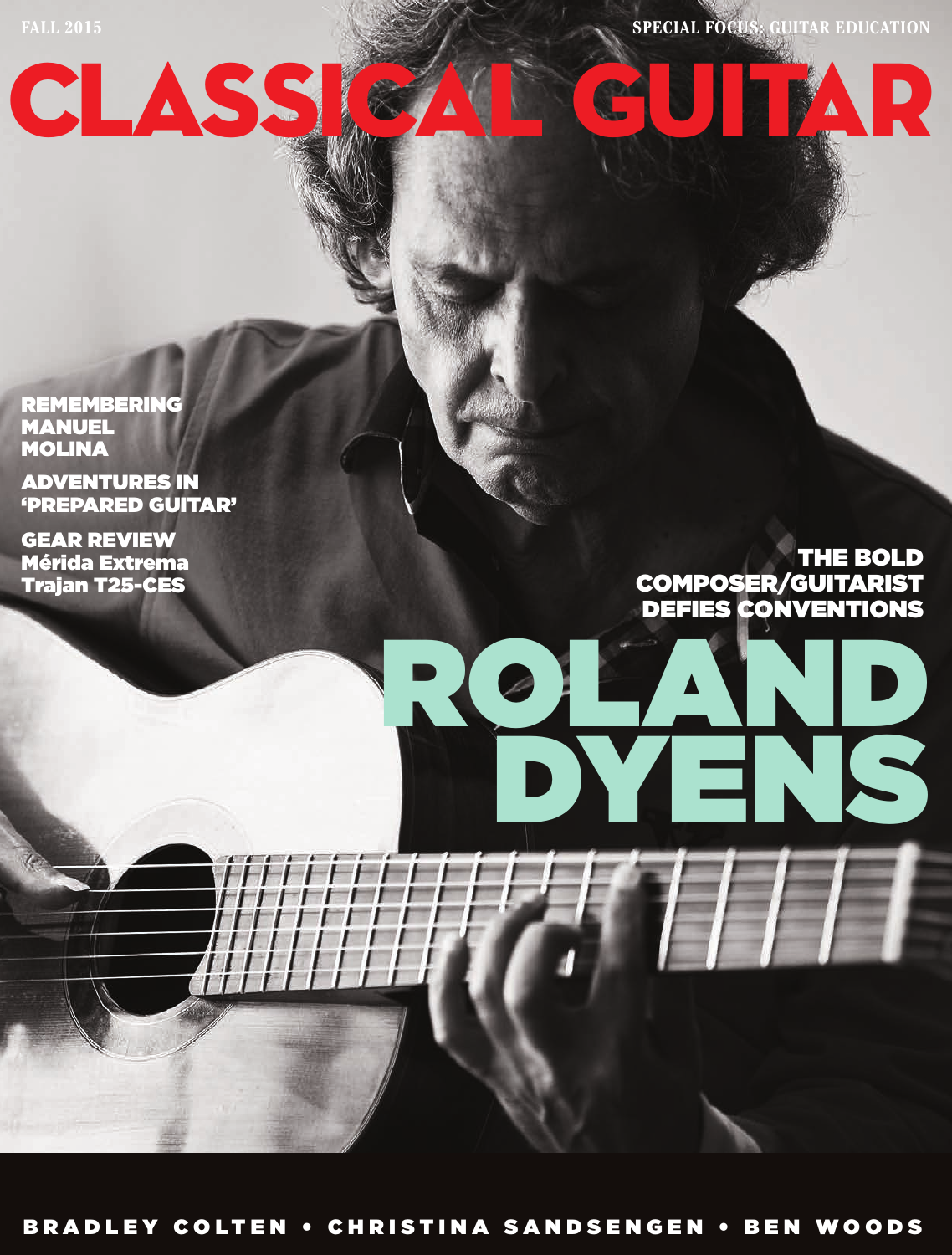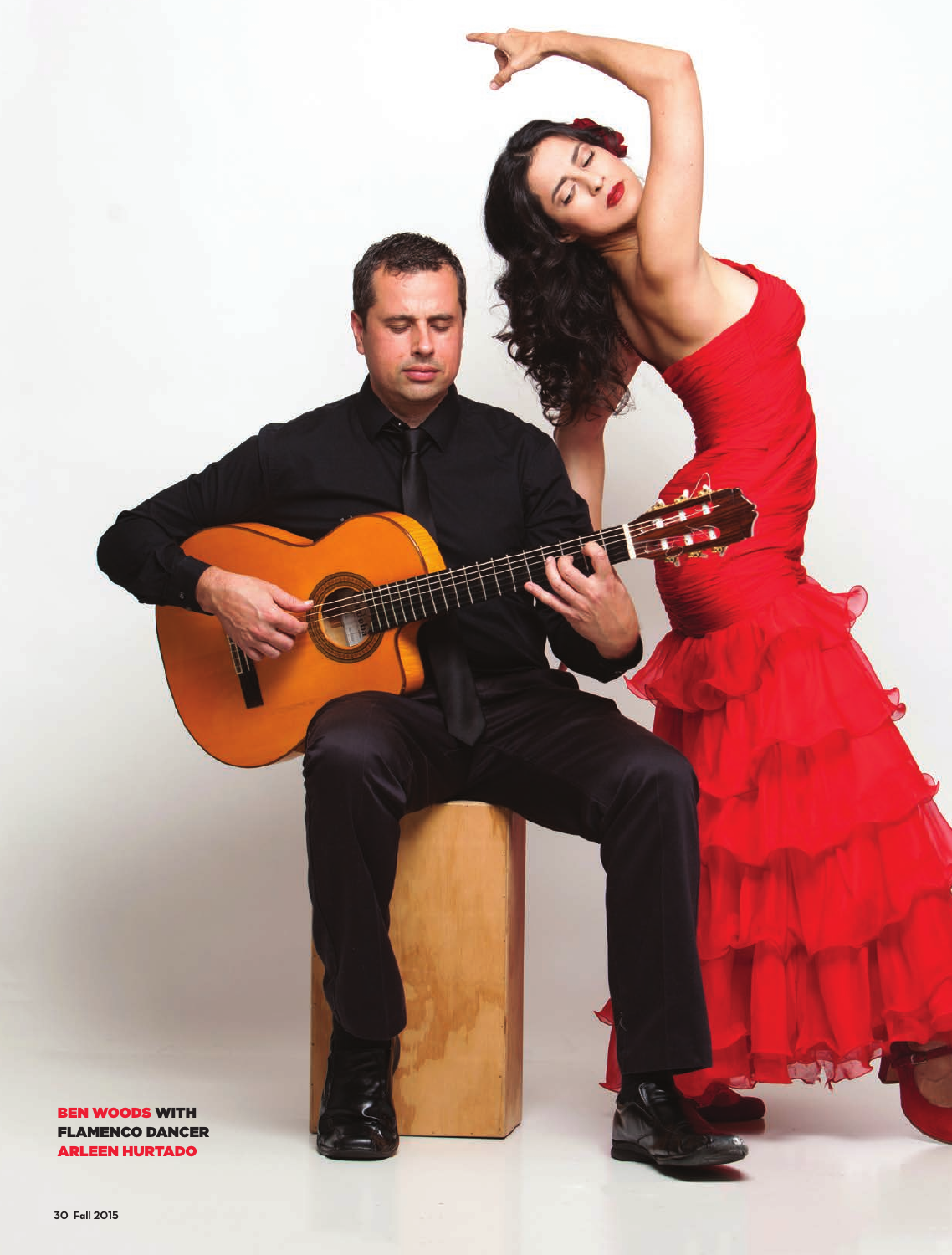# FLAMETAL MASTER

### Groundbreaking stylist Ben Woods learned all the rules, then started making his own

BY OCTOBER CRIFASI

"C an you you tell what this is?" guitarist Ben Woods asks upon my arrival at his Los Angeles studio, a gleeful smile on his face. In the background, I hear a gorgeous famenco arrangement of a song I should recognize, but can't quite pinpoint. "It's for the new Judas Priest famenco record," he says. It is the most intricate and beautiful arrangement of Judas Priest I have ever heard.

With an impressive list of famenco and hard-rock collaborations and performances to his credit Woods has crafted a unique and much sought-after sound and niche for himself, often referred to as "flamenco metal." Whether it is with his trio, Heavy Mellow, or as the traditional famenco duo of Flamenco LA with his partner and famenco dancer, Arleen Hurtado, Woods is forever exploring new ways to break the boundaries of both genres.

#### **You started out as a metal guitarist primarily. What led you to playing flamenco?**

I was living in Seattle in the early '90s and renting a house with a group of my musician friends. I was 18 or 19 at the time and playing lead guitar in a death-metal band. We rented out a room to a guy who ended up being a junkie. We came home one night to fnd that he had left and took my electric guitars and gear with him, never to be seen again. I needed to keep playing and still had my classical guitar, so I practiced on that. The more I played fast music on the nylon strings, the more I thought it sounded like Spanish music. I did some research and discovered that famenco was what I liked. It was acoustic speed metal—aggressive, fast, and virtuosic—exactly everything I needed.

#### **Did you study with anyone specific, or did you teach yourself?**

I was very lucky to fnd famenco instructors Marcos and Rubina Carmona.

Marcos taught me in the traditional Spanish way, mano a mano. He would play me something and I would have to play it back to him. I would tape the entire lesson, then go home and play along with it. I would do this for several hours a day.

**You learned everything completely by ear?** Yes. We didn't use sheet music, but he did provide some tablature. We started out with the soleá, which is the mother of all famenco forms, then learned some tangos and rumbas, which are the 4/4 forms. Sevanillas, which is standard for all beginner famenco students—guitarists as well as dancers—came next. We got into playing bulerías and fandangos later, as they are a little more complicated. I also ordered a ton of CDs from Spain each month and would try to fgure out the licks and little patterns I heard in the recordings.

Eventually, Marcos and his wife, Rubina, a famenco singer and dancer, told me that if I wanted to learn famenco properly, I had to learn how to accompany the *cante* [singing], and the *baile*, [dancing] as well. I had to learn the unspoken communication of how a famenco group works together.

I didn't hesitate. I dove right in, accompanying famenco classes several days a week and continued to do so for the next fve or six years.